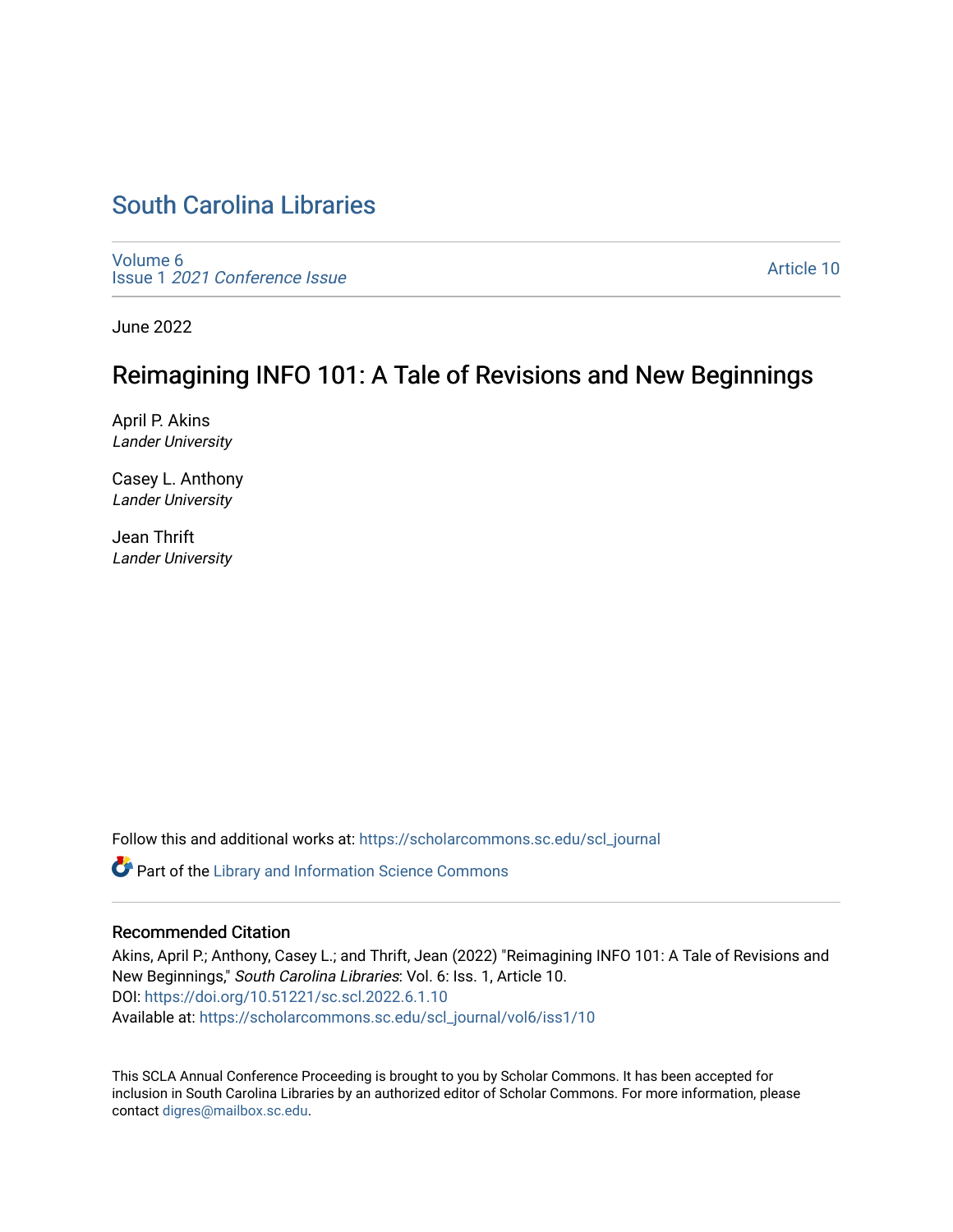# Reimagining INFO 101: A Tale of Revisions and New Beginnings

# **Abstract**

Realized that video you love showing in class is nearly as old as your students now? We've been there. Lander University librarians spent this summer collaborating to redesign INFO 101, our 1-credit information literacy course. The goals were to keep the course fresh, useful, effective, and synchronized across instructors and delivery methods. This initiative included reformatting into an eight-week schedule offered twice per semester, moving to a new textbook, establishing a shared Blackboard sandbox in the university's recommended online course template, and ditching the final project. Results will be discussed from the Fall 2021 sections taught face-to-face and online.

# Keywords

information literacy, course redesign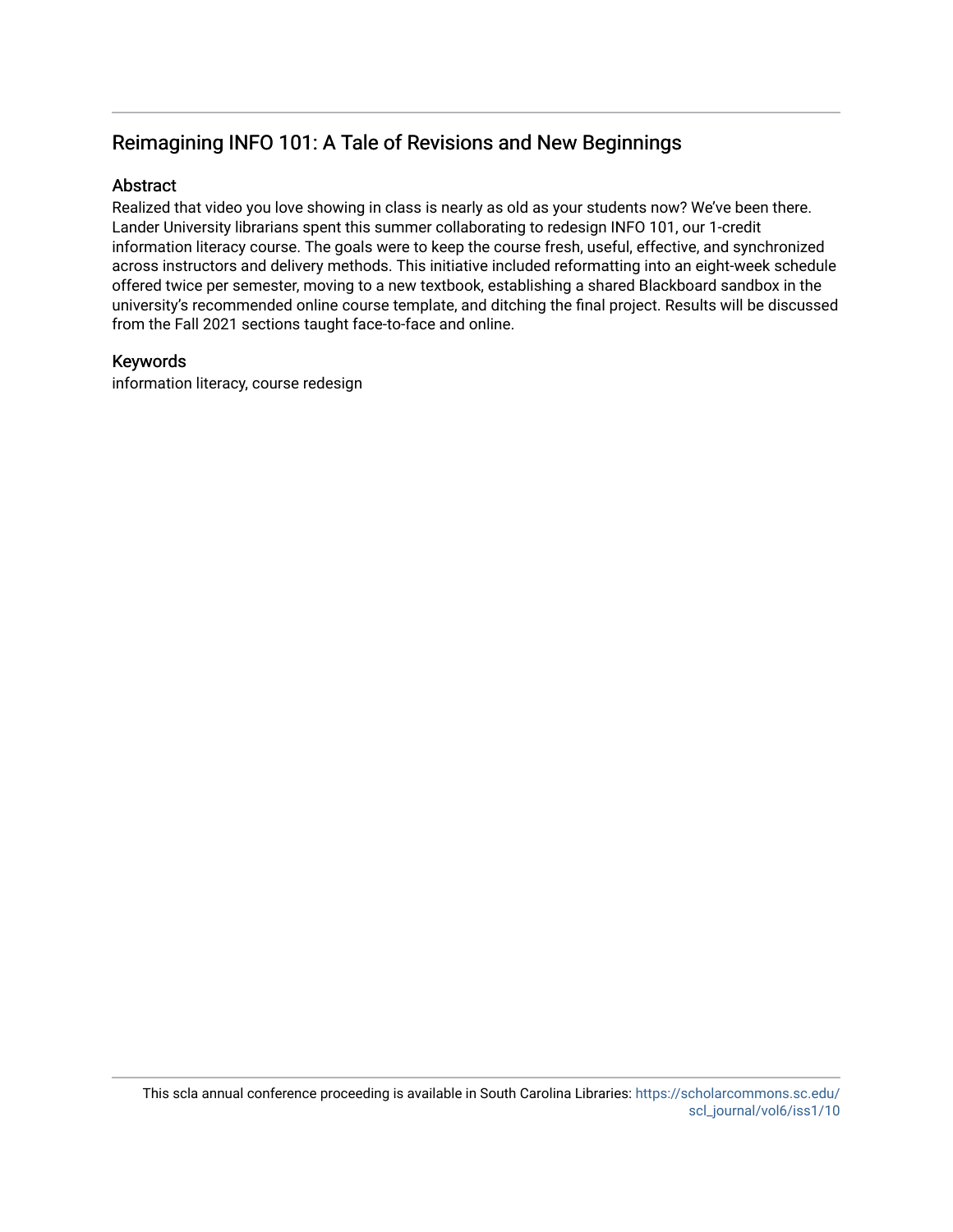**Reimagining INFO 101: A Tale of Revisions and New Beginnings**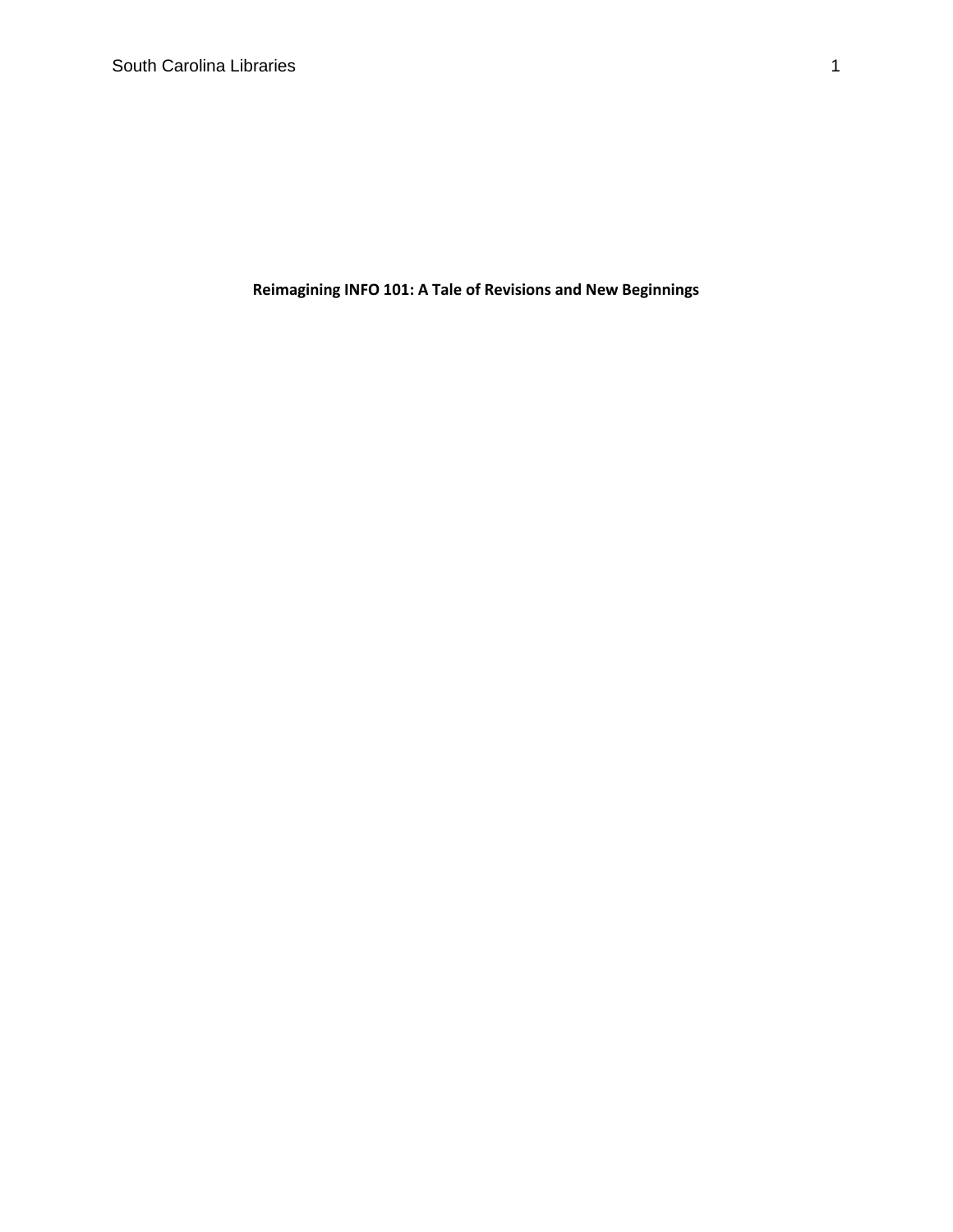#### **Abstract**

Realized that video you love showing in class is nearly as old as your students now? We've been there. Lander University librarians spent this summer collaborating to redesign INFO 101, our 1-credit information literacy course. The goals were to keep the course fresh, useful, effective, and synchronized across instructors and delivery methods. This initiative included reformatting into an eight-week schedule offered twice per semester, moving to a new textbook, establishing a shared Blackboard sandbox in the university's recommended online course template, and ditching the final project. Results will be discussed from the Fall 2021 sections taught face-to-face and online.

*Keywords:* information literacy, course redesign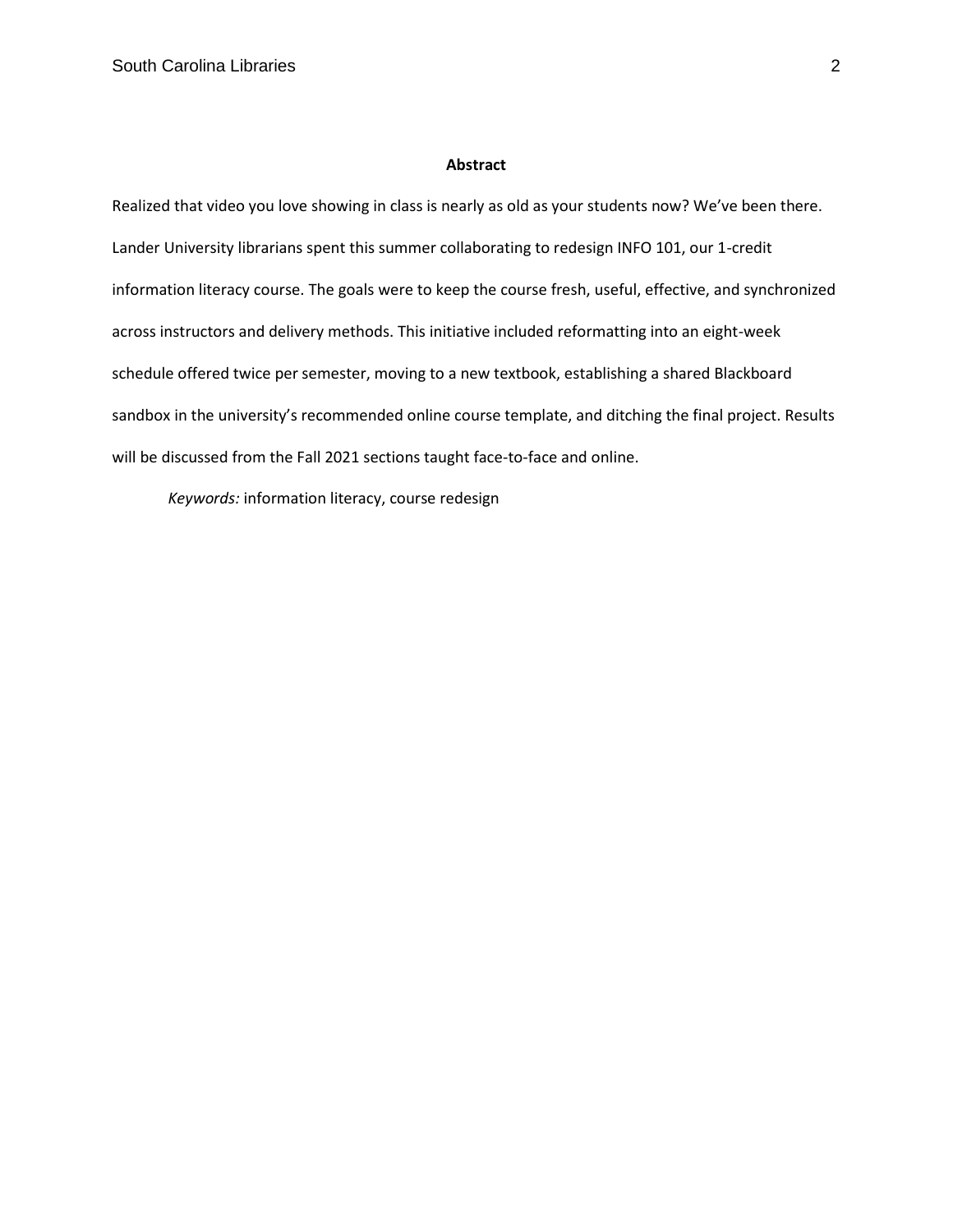#### **Reimagining INFO 101: A Tale of Revisions and New Beginnings**

In the spring of 2020, schools around the globe were forced to shutter in-person education and attempt to quickly recreate their classroom in a virtual setting, yet still provide the same caliber of educational content. Lander University was no exception. Our experiences of unexpectedly shifting modalities, and later teaching in classrooms altered by health and safety standards, led us to the conclusion that we needed to redesign our information literacy course, INFO 101.

We needed a course which was not only consistent across modalities, allowing for quick changes, but in overall curriculum and course components. The Lander University librarians came together to compare our past content and outcomes and redesign our course so that it reflected a combination of our teaching methods, our most successful assignments, new content to meet current information literacy standards, and consistency across all modalities. We identified four goals on which to focus our redesign efforts: course model, synchronization across modalities, open educational resources (OER), and access to shared content.

#### **Offer 8-week course model**

The librarian who originally developed the course (no longer on staff) taught a 75-minute faceto-face class once per week, for ten weeks, starting at the beginning of the semester. Two of our librarians had continued to teach the course following this model. The other two librarians had been teaching the course asynchronously online over the full semester. All agreed it would be better for all sections to be consistent in length, to ensure students across sections were being asked for the same amount of time commitment. We decided to adopt the pre-existing 8-week (half semester) model Lander had already developed for some other online courses, with the face-to-face sections meeting for 50-minute classes twice per week.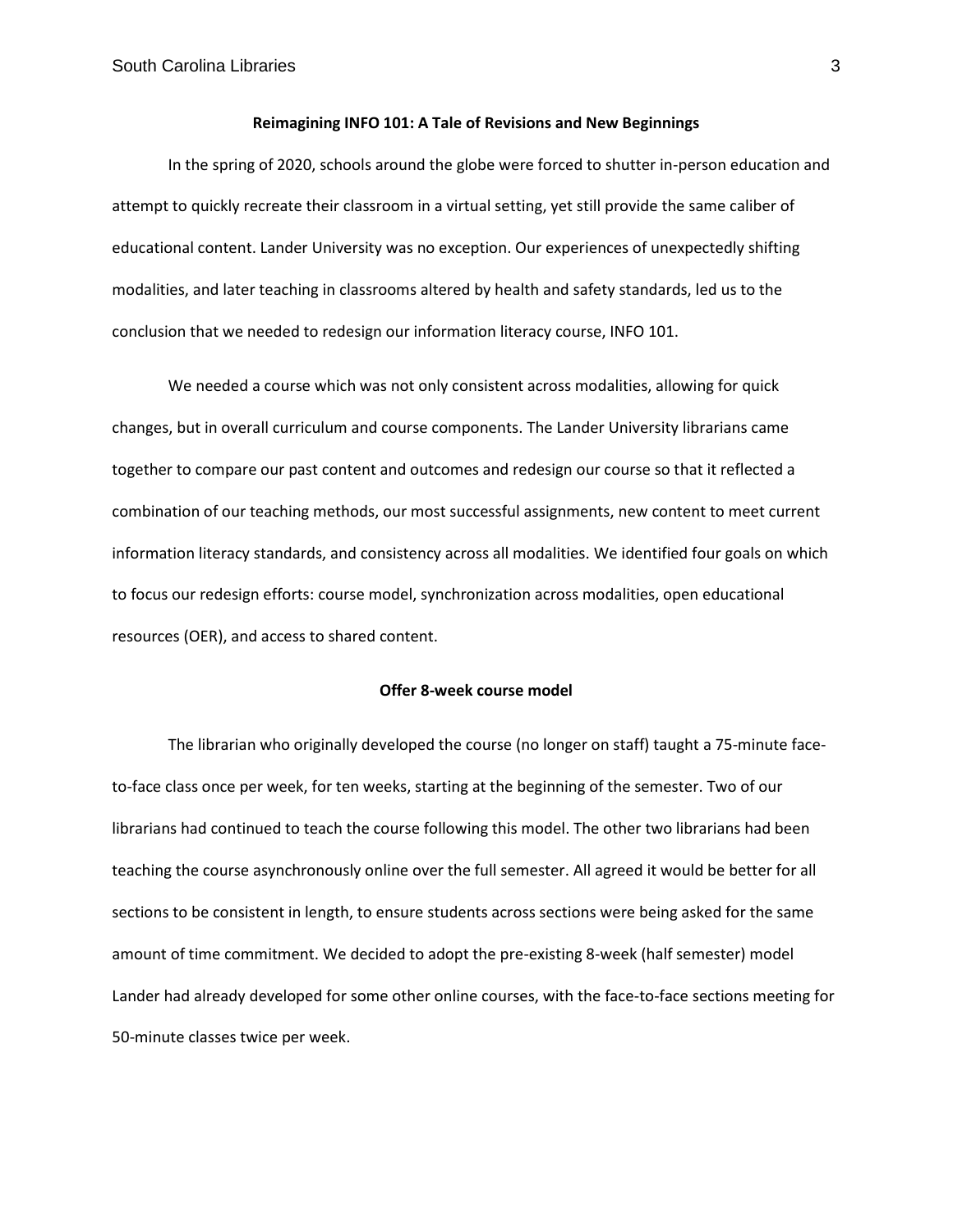Lander's Dean's Council and Academic Success Center had asked previously if Library Services might adopt this 8-week model during the second half of the semester as a retention effort, to offer a catch-up opportunity for students who'd had to drop a class. Our librarians preferred offering the course in the first semester half, so that students have time to apply their new research skills to final projects in other classes. To satisfy these competing objectives, we decided to offer sections of the course during both halves of the semester.

#### **Synchronize all modalities**

While creating a course which provides a consistent learning experience, no matter who is teaching, was a critical part of our decision to redesign INFO 101, our main impetus was driven by the need to efficiently move between the in-person and the online classroom. When Lander University moved all classes online in the spring 2020, the difficulties of quickly switching between modalities became starkly apparent.

Previous INFO 101 sections, prior to Fall 2021, had been designed and taught at the discretion of the instructing librarian. There was some synchronization, in that the content covered was agreed upon as a group, as well as the use of textbooks. But visual content, in-class work, assignments, and tests could be shared or independently crafted. How the content was taught online versus in-person was also at the discretion of the instructing librarian.

Synchronization allowed us to work together to create a course that still allows us to teach with our own style, but give the same quality content in each course, regardless of modality. We chose our textbook and learning objectives together, as we would have done in the past, but we also designed every assignment, quiz, and discussion as a team. Other details, like grade scale and rubrics, were also created. Synchronization does not mean that all content was required to be used or taught in a strict manner. Audio and visual components were shared but could be used at the discretion of the instructing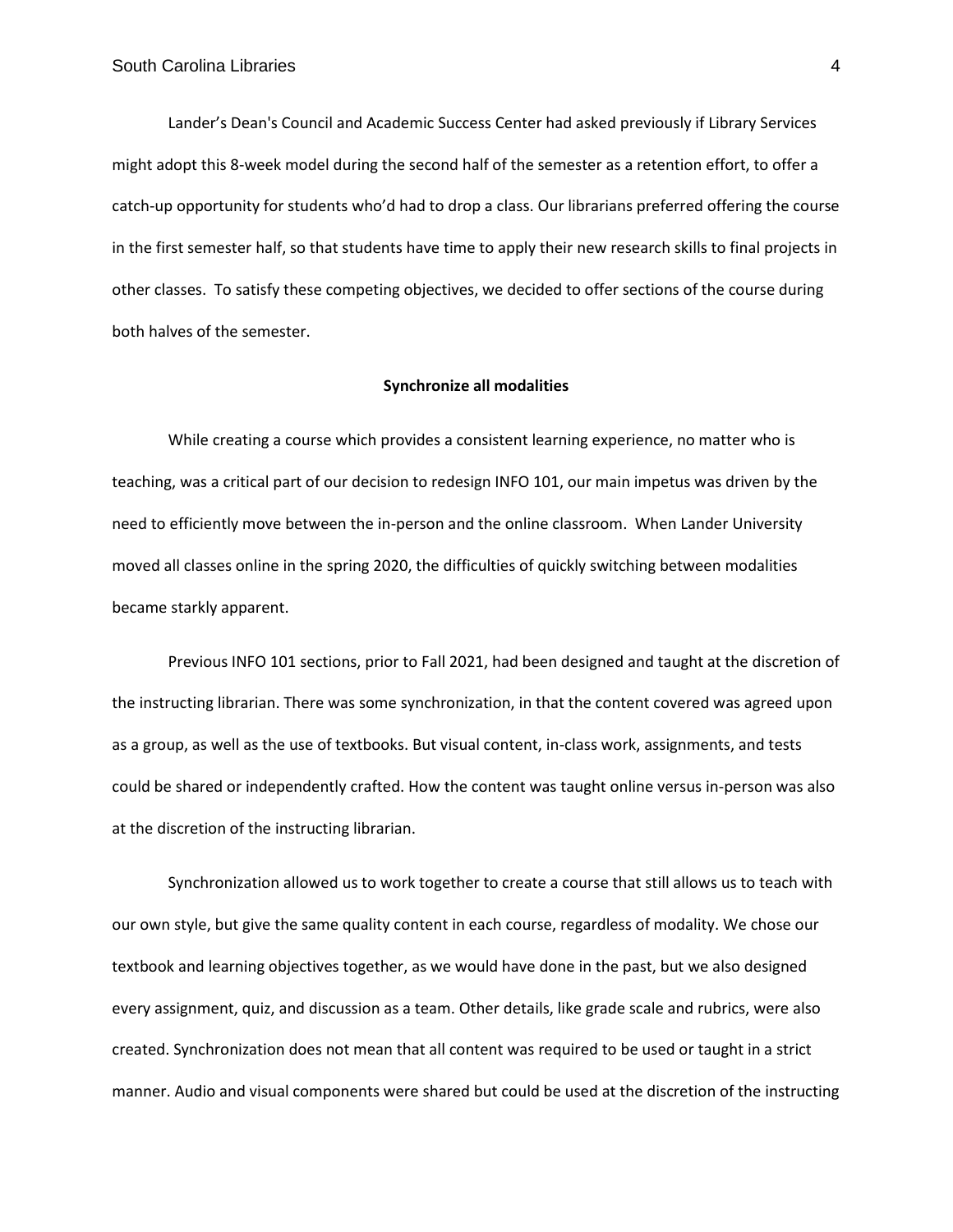librarian. Additional content such as PowerPoints or lectures were also created independently, which allows the instructing librarian to apply their own unique teaching style.

There are several potential benefits which we considered before synchronizing modalities. As discussed, it would allow us to switch between modalities quickly and efficiently at any point during the semester. Students would have the same course curriculum regardless of format or instructor, which then would allow us to better gauge how the students are responding to the course. With these considerations in mind, we were able to successfully synchronize our course content across both modalities.

## **OER Textbook Selection and Course Materials**

We chose to select a common textbook for all INFO 101 modalities. The textbook selection process included looking for open educational resources and library-owned resources that could be used by students for free. We felt that it was important to incorporate affordable course materials for students in this course. A number of open educational resources were reviewed. We selected the *Introduction to College Research* by Walter D. Butler, Aloha Sargent, and Kelsey Smith. The textbook we adopted for this course included not only course readings, but also supplemental materials such as discussion prompts, activities, and assessments. The textbook is published through Pressbooks, which is a platform for open educational publishing programs.

## **Create a Librarian Sandbox for Materials and Activities**

Once an 8-week model was selected as our preferred format, the decision was made to synchronize all modalities, and an open educational resources textbook was adopted, we began building a sandbox for materials and activities that could be used across all sections and modalities. The sandbox was built within our learning management system, Blackboard. A sandbox is a blank course space where you can work on designing a course that is not visible to students and then can be copied over into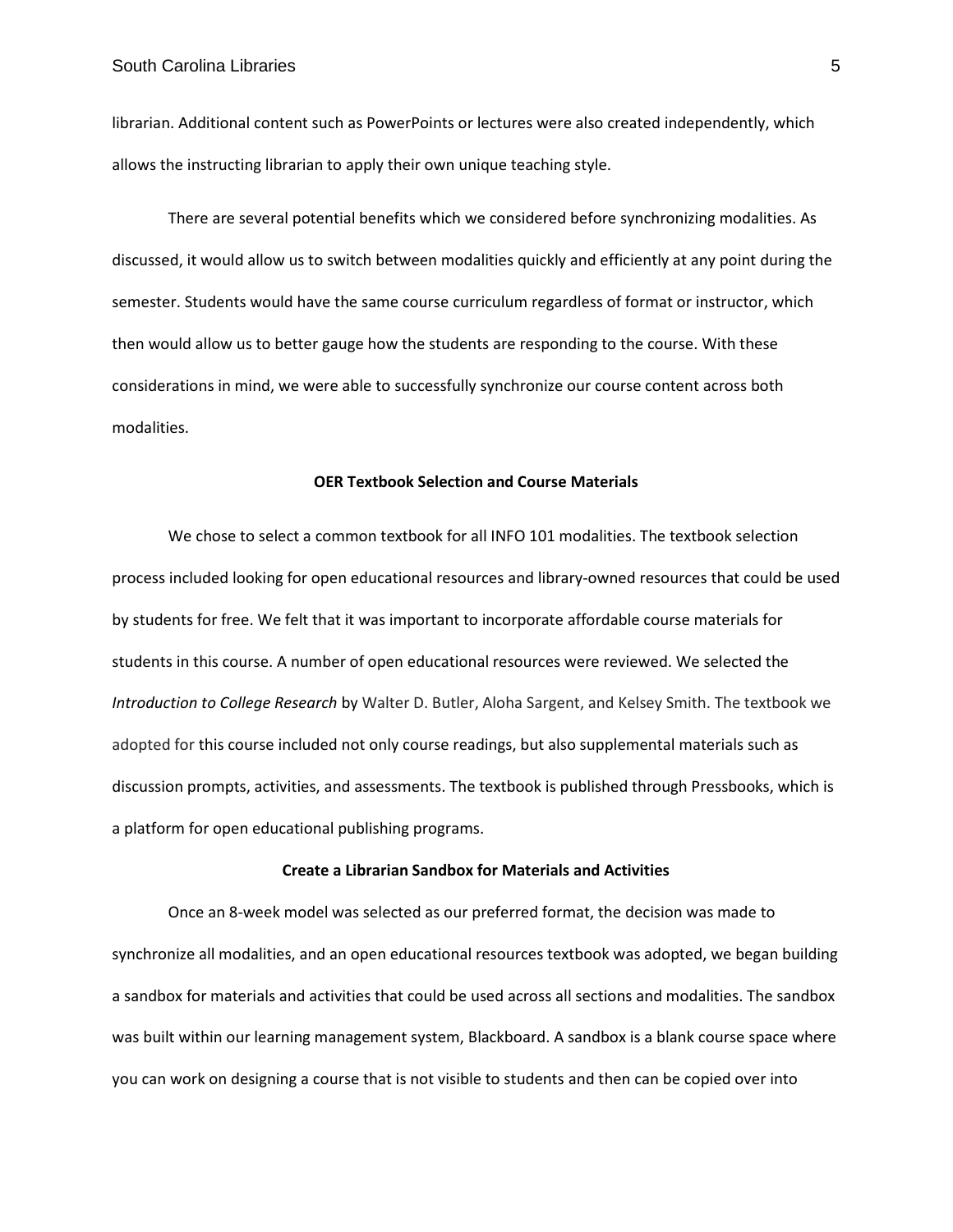### South Carolina Libraries 6

another course. Creating a sandbox in Blackboard allowed us to all work from the same space and for us to collaboratively design the course modules and layout. With support from our Information Technology Services (ITS) colleagues, we adopted a standardized online course template to build our INFO 101 course. This template is being used across Lander's Online Programs. Once the template was applied to the sandbox, we customized the branding for INFO 101 and broke the course materials into modules. Although the course is being offered in two modalities, we chose to cover each topic in modules that would transfer to class sessions in the face-to-face sections. The online section utilized the discussion board feature within Blackboard to facilitate the discussion element of the course. The face-to-face sections built the discussion into class time and hid the discussion board prompts that were built into the template. A number of pages were included in the modules in the sandbox as a resource point for the instructor to include as they saw fit in their modality.

Before adding the course materials into the sandbox, we built a shared folder within Microsoft Teams to allow each librarian to add videos, readings, activities, and assessments previously used in their course sections, workshops, or information literacy sessions. The materials in this shared folder covered the topics that we had decided were most important to cover in the course and were based on the open educational textbook, *Introduction to College Research*, that we selected. The supplemental materials provided by the authors were also added into the shared folder for consideration in the final course materials. The shared folder was organized by course module topic with folders for discussions, activities, and assessments. Throughout the summer, we met regularly to work through each module, identifying course materials, discussion prompts, and assessments. We finalized each module's content then moved it over into the sandbox in Blackboard. With the modules completed in the sandbox, another librarian provided his proofreading skills to make sure that the modules were grammatically correct and had a natural flow.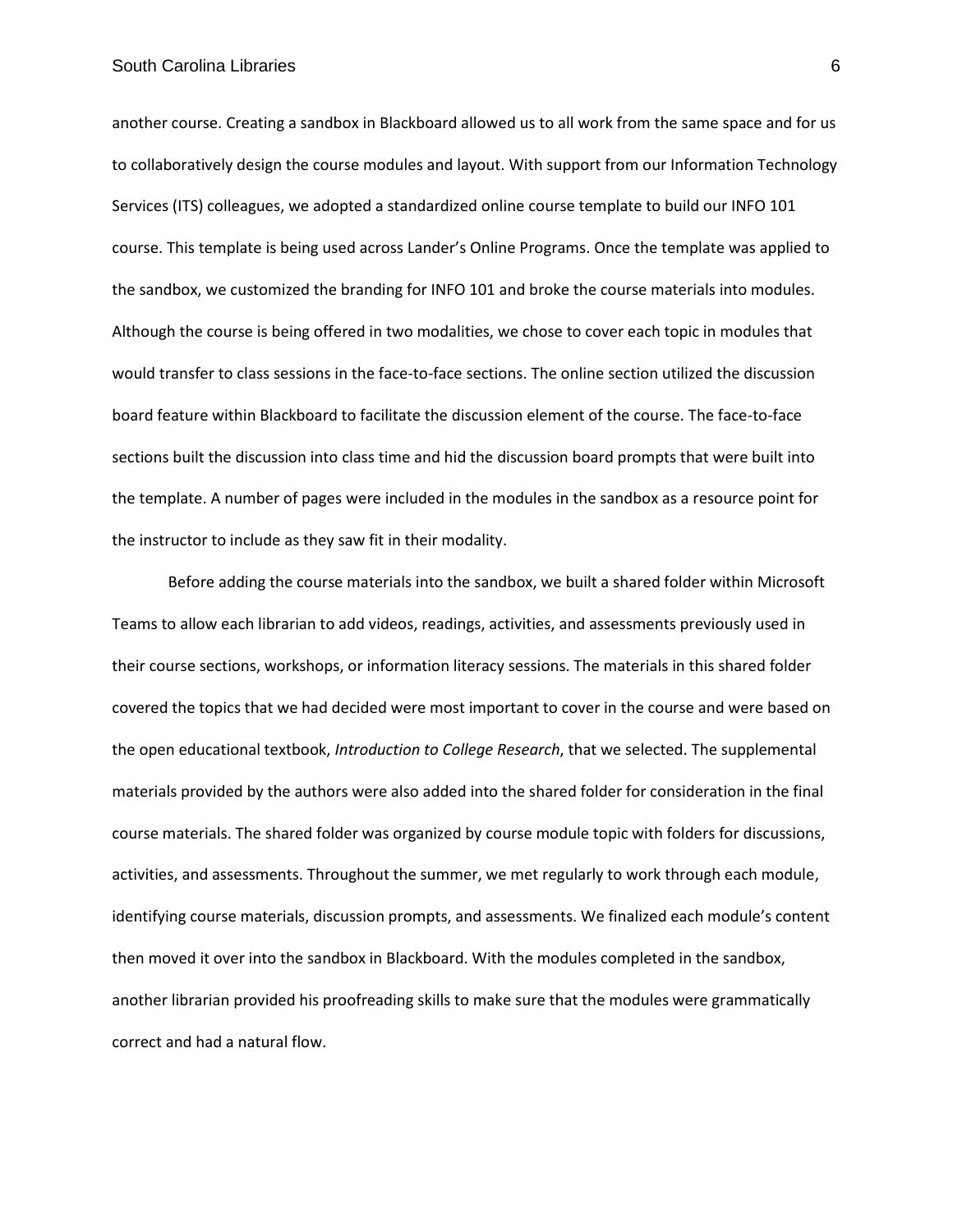Once we got the all-clear and minor edits were made, we were able to copy the course into each section with a simple flip of a switch by our ITS colleagues. Building the course this way allowed us to easily flip between modalities if needed in circumstances like the coronavirus pandemic or the simple need to teach a different modality in a given semester. Building a template within a sandbox has a few benefits. Not only does it allow us to flip between modalities quickly if needed, it also allows us to make a simple fix within the sandbox as we need to update and tweak the modules in coming semesters. We can make the update and then push it out with the next course offering.

### **Comparison of Results**

We analyzed the impact of the course redesign using two metrics: final course grades and attendance. We compared final course grades from Spring 2021 (the last semester we taught the previous course format) against final course grades from Fall 2021 Sessions 1 and 2 (taught in the new course format). We also compared attendance from Spring 2021 face-to-face sections against the Fall 2021 Sessions 1 and 2 face-to-face sections.

#### *Final grades*

| <b>Semester</b>         | <b>Format</b> | <b>Class size</b> | A           | B'         | C          | D          | F          | <b>Average</b><br><b>GPA</b> |
|-------------------------|---------------|-------------------|-------------|------------|------------|------------|------------|------------------------------|
| Fall 2021 - 2 A         | F2F           | 14                | $43\%$ (6)  | $29\%$ (4) | $21\%$ (3) | $0\%$ (0)  | $7\%$ (1)  | 3.0                          |
| Fall $2021 - 2B$        | F2F           | 10                | $30\%$ (3)  | $30\%$ (3) | $20\% (2)$ | $10\%$ (1) | $10\% (1)$ | 2.6                          |
| Fall $2021 - 1$ A       | F2F           | 13                | 77% (10)    | $15\% (2)$ | $0\%$ (0)  | $0\%$ (0)  | $8\%$ (1)  | 3.5                          |
| <b>Fall 2021 - 1 OL</b> | Online        | 19                | 68% (13)    | $11\% (2)$ | 16% (3)    | $0\%$ (0)  | $5\%$ (1)  | 3.4                          |
| Spring 2021 A           | F2F           | 10                | $30\%$ (3)  | $40\%$ (4) | $20\%$ (2) | $10\% (1)$ | $0\%$ (0)  | 2.9                          |
| Spring 2021 OL          | Online        | 24                | 67% (16)    | 17% (4)    | $12\%$ (3) | $0\%$ (0)  | $4\%$ (1)  | 3.4                          |
| Spring 2021 B           | F2F           | $\overline{2}$    | $100\%$ (2) | $0\%$ (0)  | $0\%$ (0)  | $0\%$ (0)  | $0\%$ (0)  | 4.0                          |

Average course GPA is calculated on a scale of  $A = 4.0$ ,  $B = 3.0$ ,  $C = 2.0$ ,  $D = 1.0$ , and  $F = 0$ .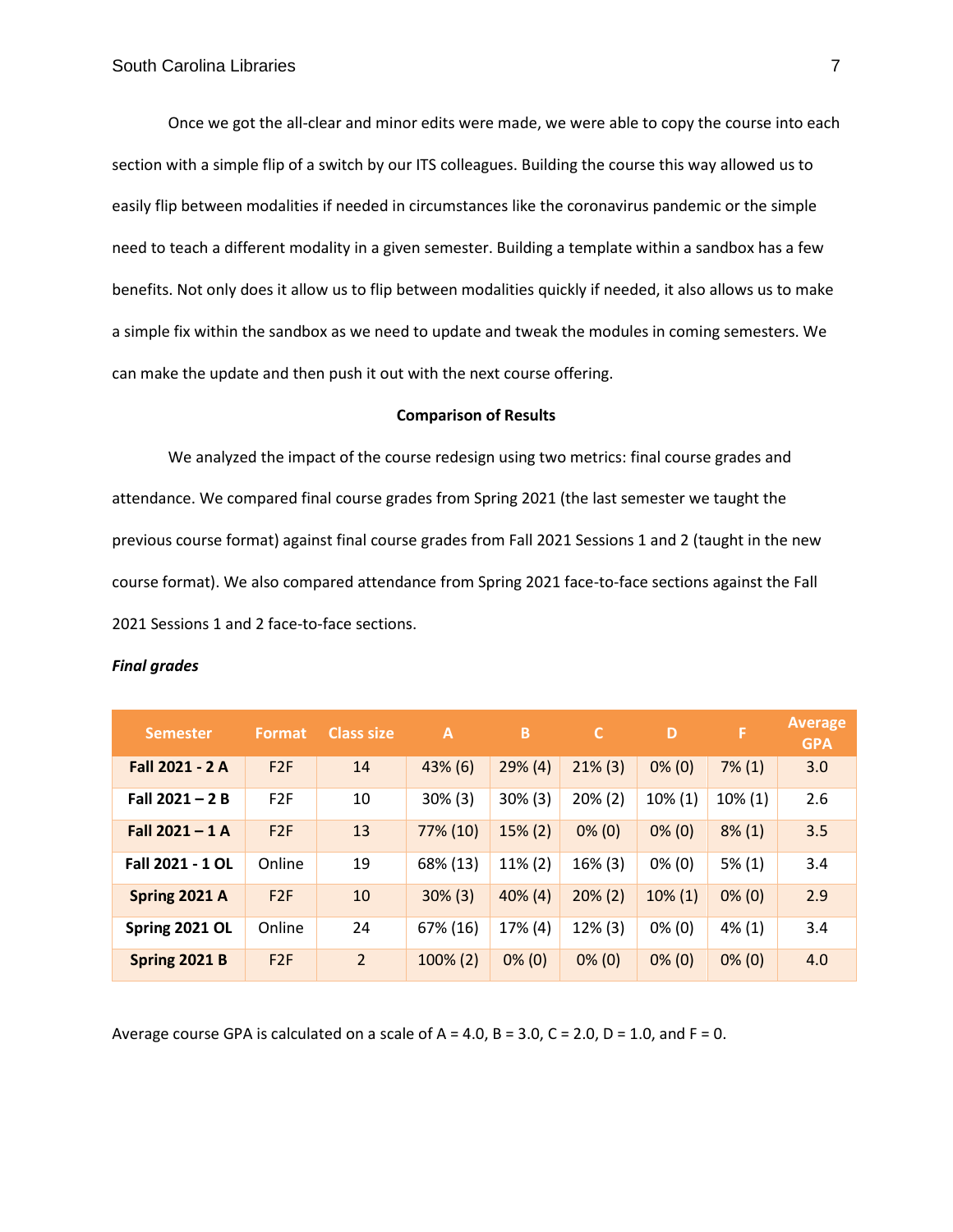| <b>Semester</b>    | <b>Sections</b> | <b>Total enrollment</b> | <b>Average GPA per student</b> |
|--------------------|-----------------|-------------------------|--------------------------------|
| Fall 2021 - 2      |                 | 24                      | 2.8                            |
| Fall 2021 - 1      |                 |                         | 3.4                            |
| <b>Spring 2021</b> |                 | 36                      | 3.3                            |

Average final grades rose slightly from Spring 2021 (original model) to Fall 2021 Session 1 (new model),

from 3.3 to 3.4. In Fall 2021 Session 2, average final grades dropped significantly, all the way down to

2.8.

# *Attendance*

Numbers do not include excused absences. The attendance policy for all sections allowed for one free

absence (excused or unexcused) without penalty.

| Semester             | meetings<br>Class | size<br>Class  | absences<br>$\circ$ | absence<br>$\rightarrow$ | absences<br>$\mathbf{\tilde{z}}$ | absences<br>$\infty$ | absences<br>$\overline{a}$ | absences<br>Average |
|----------------------|-------------------|----------------|---------------------|--------------------------|----------------------------------|----------------------|----------------------------|---------------------|
| Fall 2021 - 2 A      | 13                | 14             | $29\%$ (4)          | 43% (6)                  | $21\%$ (3)                       | $0\%$ (0)            | $7\%$ (1)                  | 1.1                 |
| Fall $2021 - 2B$     | 13                | 10             | $0\%$ (0)           | $30\%$ (3)               | $20\% (2)$                       | $20\% (2)$           | $30\%$ (3)                 | 2.5                 |
| Fall 2021 - 1        | 14                | 13             | 46% (6)             | $38\%$ (5)               | $8\%$ (1)                        | $8\%$ (1)            | $0\%$ (0)                  | 0.8                 |
| Spring 2021 A        | 10                | 10             | 40% (4)             | $30\%$ (3)               | $30\%$ (3)                       | $0\%$ (0)            | $0\%$ (0)                  | 0.9                 |
| <b>Spring 2021 B</b> | 13                | $\overline{2}$ | $0\%$ (0)           | $50\% (1)$               | $50\% (1)$                       | $0\%$ (0)            | $0\%$ (0)                  | 1.5                 |

| <b>Semester</b> | <b>F2F</b> sections | <b>Total enrollment</b> | Average unexcused absences per student |
|-----------------|---------------------|-------------------------|----------------------------------------|
| Fall 2021 - 2   |                     | 24                      | 1.7                                    |
| Fall 2021 - 1   |                     |                         | 0.8                                    |
| Spring 2021     |                     |                         |                                        |

Attendance improved slightly from Spring 2021 to Fall 2021 Session 1, from 1 average unexcused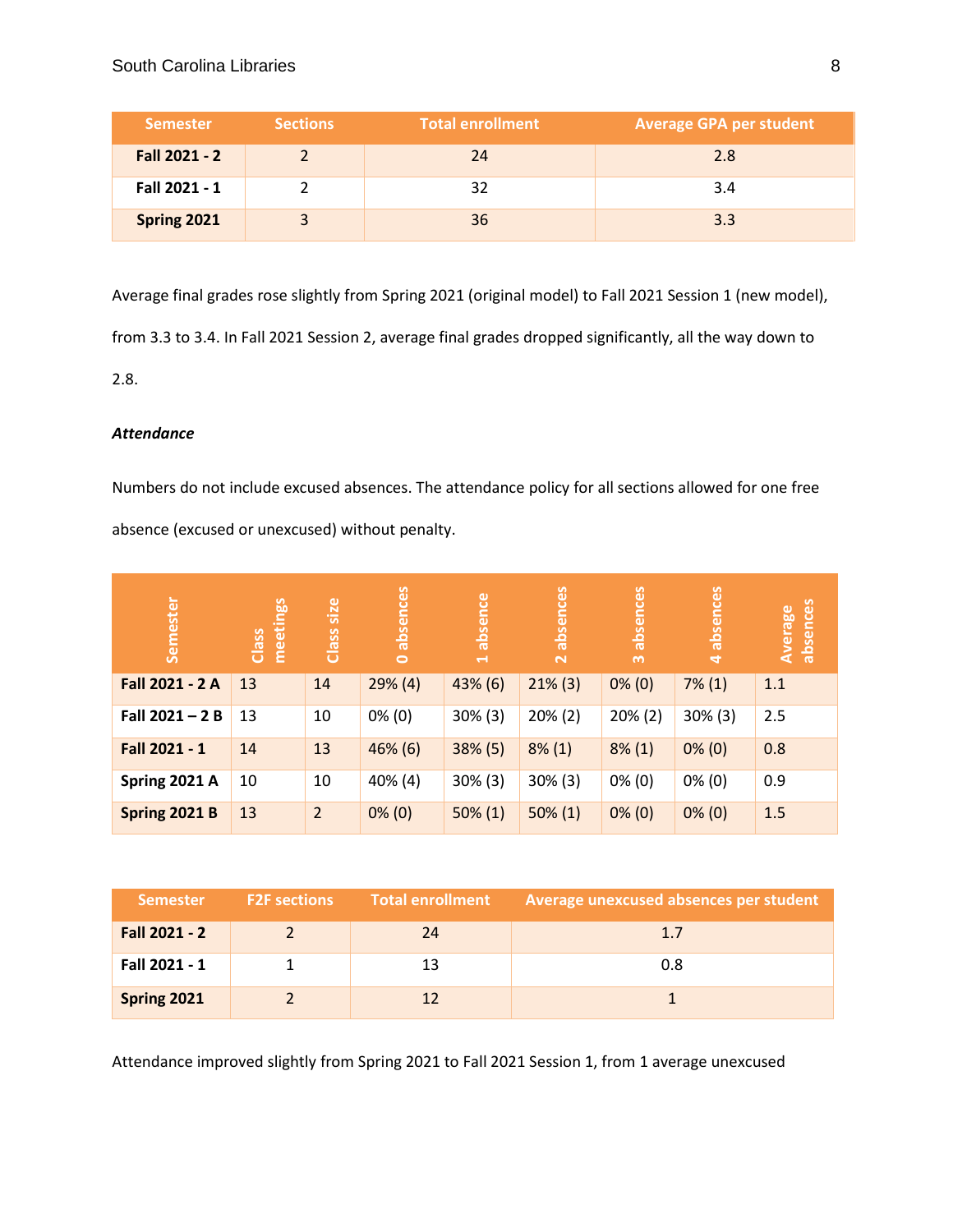absence per student down to 0.8. In Fall 2021 Session 2, average unexcused absences rose significantly, up to 1.7 per student.

## *Student Evaluations: Qualitative Feedback*

Fall 2021 student evaluations included many positive comments about the value of skills learned during the course, calling them "very important," "extremely helpful," and "very useful in college." Criticisms of the course were that it was "boring," "mostly common sense," and only beneficial to students "with majors directly relating to research, or those uncomfortable with the research process."

## Fall 2021 Session 1

"I enjoyed the class and I learned new things."

"This course is extremely helpful and I would highly recommend it to other students." (OL)

"This course provides useful information, however I do not see this as being beneficial to most majors/students. The information is mostly common sense and I could see the course being shorter than its already shortened class time. I personally would not recommend this class to anyone other than those with majors directly relating to research, or those uncomfortable with the research process."

## Fall 2021 Session 2

"I really like the class as it teaches very important skills to have especially in today's technological world."

"This class is boring but very useful in college."

## **Conclusions**

Overall, compared against the original course model last taught in Spring 2021, both final grades and attendance improved slightly in the Fall 2021 Session 1, taught in the first half of the semester. In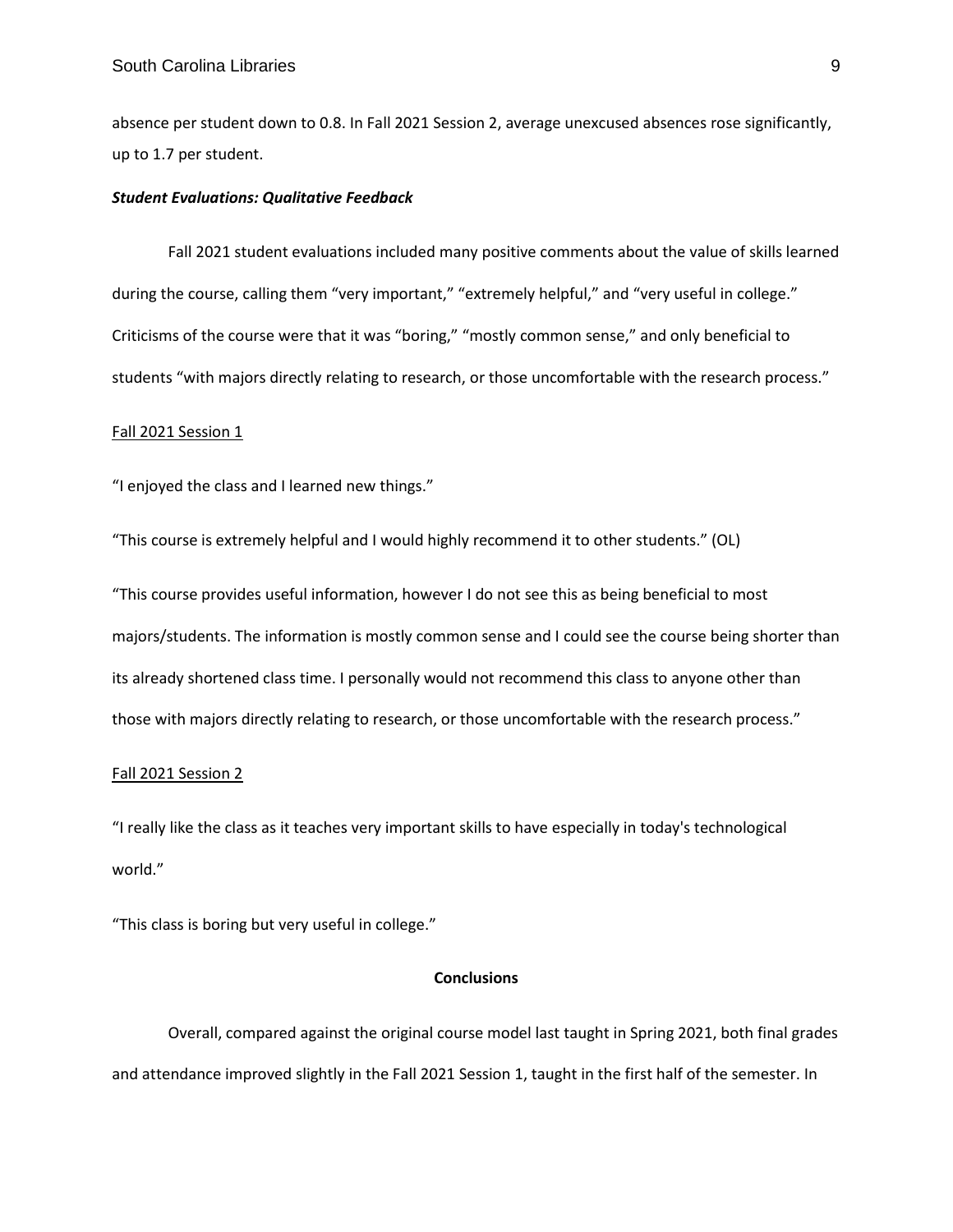the Fall 2021 Session 2, taught in the second half, both final grades and attendance worsened significantly, with final grades dropping lower and unexcused absences rising higher than either of the previous two semesters.

The differences in attendance among sections were likely due, at least in part, to differences in attendance policies. Some sections had an attendance policy in place with significantly higher penalties for unexcused absences.

After comparing the Spring 2021 and Fall 2021 data, we are encouraged to continue with the synchronized 8-week course model redesign. Between the two fall sessions, we did make a few minor modifications to several of the assessments which we found students needing clarification or further explanations to successfully complete. Having the ability to make the updates to the sandbox before pushing it out for the second session saved us time and ensured the continuity of the two sections in the second session.

## **Looking forward**

Going forward, we will continue to make modifications as needed to course assessments, and update content as appropriate while maintaining the synchronized 8-week course model. We do have a few logistical changes we will be making in the future iterations of the course to sync up all sections and support positive student performance. First, we plan to synchronize attendance policies for the face-toface sections, to further ensure equity across all sections in terms of grading and students' time commitment. Second, we plan to only offer sections in Session 1 of each semester. This will link back to our original motive of teaching this on a condensed schedule at the beginning of the semester, so students are able to apply the knowledge learned through the course in their major projects and research assignments that typically appear in the second half of the semester. Although we have not